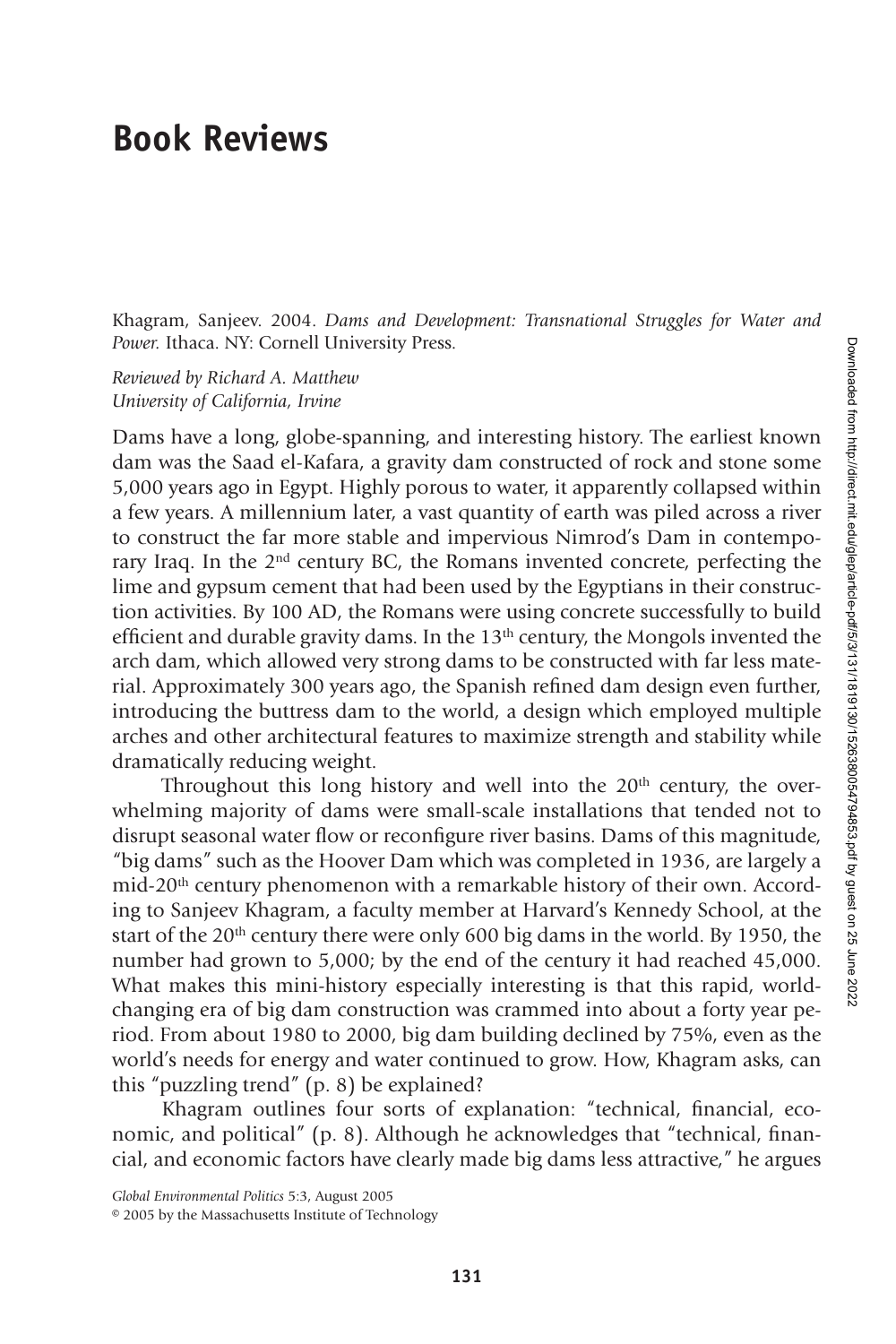that "they do not tell the whole story" (p. 9). He adopts a "constructivist analysis" to offer a political science explanation, well-summarized in the first chapter:

...transnationally allied nongovernmental organizations, grassroots groups, and social movements have unexpectedly altered the political economy of development. This transformation . . . has been conditioned by the global spread . . . of norms and principles in the issue-areas of environment, human rights, and indigenous peoples, among others. However, as the examination of big dam building demonstrates, these transnational structuration processes have been most successful in changing development outcomes and practices when linked to domestic actors with the ability to generate social mobilization in democratic contexts (p. 27).

Khagram's argument—that big dam building has declined largely because transnational movements have allied with local activists in democratic countries to challenge such construction on the basis of a complex of global norms is developed through five clearly written and well-researched chapters. Chapter 2 examines India's big dam building initiatives during the first two decades after its independence, which coincide with the era of rapid big dam construction worldwide. The Indian experience clearly reflects an attitude towards development through capital investment in large-scale infrastructure that was predominant throughout the world in the 1950s and 1960s. This chapter mentions but does not explore what seems an important strand in explaining the "puzzling trend:" the Cold War competition to win India and other strategic Third World countries by providing development capital. In this chapter, Khagram argues that anti-dam protests were crushed during this period, laying the groundwork for his later argument that local activists would subsequently ally with transnational movements and tap into global norms to successfully undermine dam building in India in the latter two decades of the 20<sup>th</sup> century. He states that financing was never an issue for India and cites its five year plans as evidence—a source that is not entirely satisfying as five year plans are often little more than wish lists (p. 41).

Chapters 3 and 4 focus on the Narmada River Valley Dam Projects, an enormous undertaking strongly supported by dam advocates that nonetheless never got off the ground. At first, Khagram attributes this inaction to the slowmoving, report-heavy, and incessant bargaining characteristic of the "political and institutional dynamics within India's federal bureaucratic democracy" (p. 65). According to Khagram, these institutional barriers kept the Narmada projects on the drawing board for two decades, and then, in the 1980s and 1990s, local activists began to work effectively with transnational allies to ensure that the projects did not go forward—the subject of Chapter 4.

This argument could be strengthened if Khagram tackled two related issues. First, to what extent did the end of the Cold War affect the development capital available to India for projects of this magnitude? Second, and a more serious flaw throughout the book, what exactly are the environmental, human